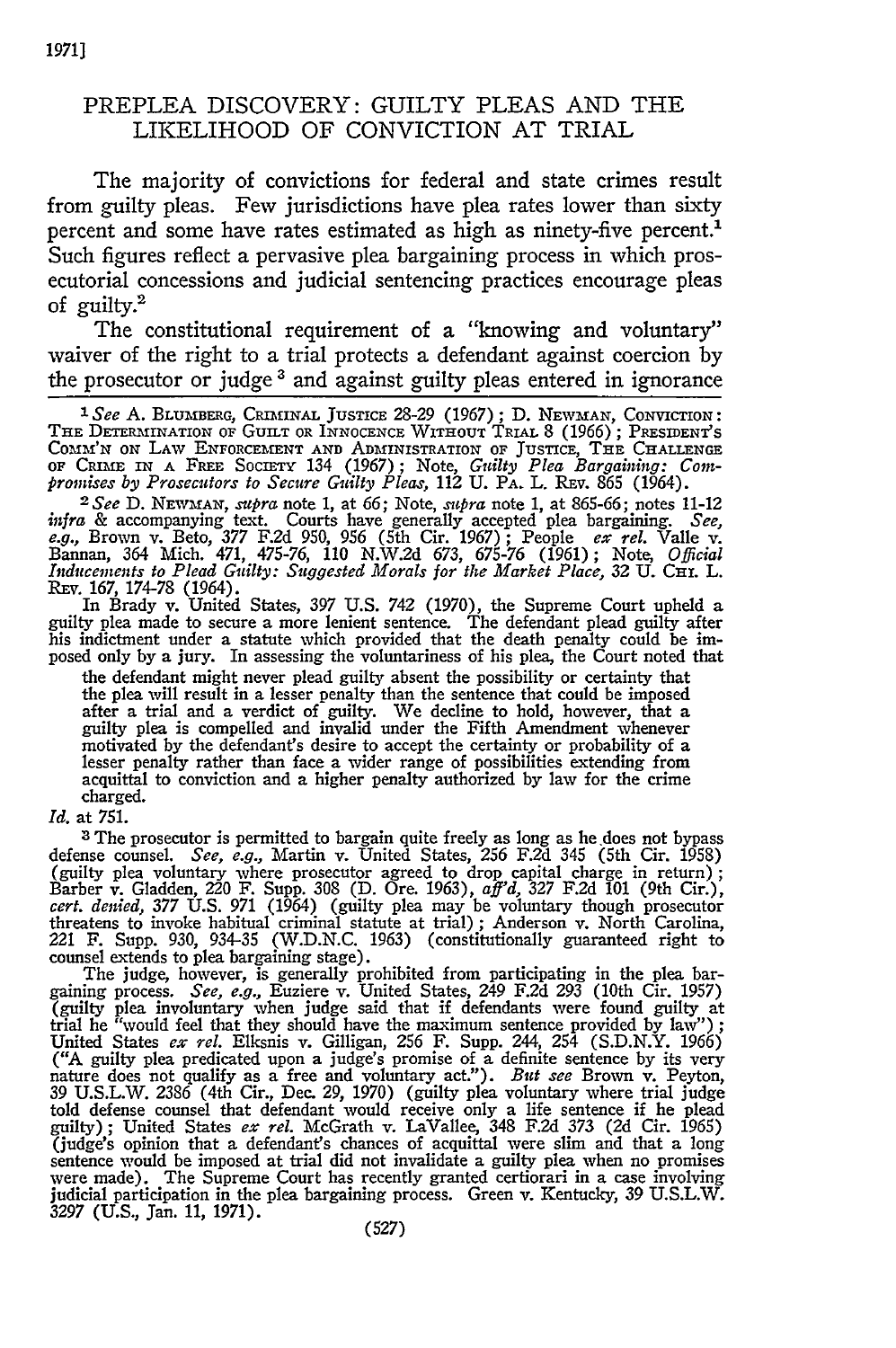of the offenses charged and the potential penalties.<sup>4</sup> A defendant is thus guaranteed an opportunity to balance the possible consequences of a trial against the certain consequences of a guilty plea. But to make a fully informed decision to plead guilty or stand trial, he must also be able to assess knowledgeably the likelihood of conviction at trial.<sup>5</sup>

Both federal and state courts permit defendants preparing for trial to discover certain evidence in the possession of the prosecutor.<sup>6</sup> This Comment contends that defendants should be afforded similar opportunities for discovery prior to entry of a plea: **7** a defendant can assess the likelihood of conviction at trial only if he first secures and evaluates relevant evidence held **by** the prosecutor. The Comment will discuss the rationale for preplea discovery and propose specific changes in the Federal Rules of Criminal Procedure.

*<sup>4</sup> See, e.g.,* Smith **v.** O'Grady, 312 U.S. 329, 334 (1941); DeLeon v. United States, 355 F.2d *286* (5th Cir. 1966); Kadwell v. United States, **315** F.2d 667 (9th Cir. 1963).

**<sup>5</sup>**The Supreme Court has recognized the importance of assessing the likelihood of conviction:

[T]he decision to plead guilty before the evidence is in frequently involves the making of difficult judgments. All the pertinent facts normally cannot be known unless witnesses are examined and cross-examined in court. Even then the truth will often be in dispute. In the face of *unavoidable uncer-tainty,* the defendant and his counsel must make their best judgment as to the weight of the State's case. Counsel must predict how the facts, as he understands them, would be viewed by a Court.

McMann v. Richardson, 397 U.S. 759, 769 (1970) (emphasis added). This Comment, however, contends that the uncertainty is not entirely "unavoidable" but can be substantially reduced through discovery prior to pleading.

*6 See* **FED.** R. *CRnm.* P. **16.** *See also id.* **7(f), 15, 17.** About a third of the states accept the view that trial courts lack power to allow discovery in the absence of legislation. Most others permit discovery at the discretion of the trial judge. *See* Moore, *Criminal Discovery*, 19 HASTINGS L.J. 865, 867-68 (1968).<br>Many commentators have argued for broader discovery. *See, e.g.*, Brennan,

*The Criminal Prosecution: Sporting Event or Quest for Truth,* 1963 **WAsH. U.L.Q.** 279; Everett, *Discovery in Criminal Cases-In Search of a Standard,* 1964 Duam L.J. 477; Fletcher, *Pretrial Discovery in State Criminal Cases,* 12 **STAN.** L. REv. *293* (1960) ; Goldstein, *The State and the Accused: Balance of Advantage in Criminal Procedure,* 69 YALE L.J. 1149, 1172-99 (1960) ; Louisell, *Criminal Discovery: Dilemma Real or Apparent?,* 49 CALIF. L. **REv.** 56 (1961) ; Louisell, *The Theory of Criminal Discovery and the Practice of Criminal Law,* 14 **VAND.** L. REv. **921** (1961); Margolin, *Toward Effective Criminal Discovery in California-A Practitioner's View,* 56 CALIF. L. REv. 1040 (1968) ; Moore, *supra;* Traynor, *Ground Lost and Found in Criminal Discovery in England, 39* N.Y.U.L. REv. *228* (1964).

*"* No jurisdiction currently appears to authorize defense discovery prior to entry of a plea, either as a statutory right or as a matter of judicial discretion. Cf.<br>sources cited note 6 *supra*. Rule 16(f) of the Federal Rules of Criminal Procedure<br>authorizes pretrial discovery "only within 10 days defendant must enter his plea at the arraignment, *id.* 10. While rule 16(f) sets no initial time prior to which discovery may not be had, the words "only within 10 days<br>after arraignment" at least suggest that prearraignment discovery was not contem-<br>plated and the words "only within" are susceptible of a to the period after arraignment.

Rule 16 further limits discovery of some kinds of evidence to cases where there has been a showing of "materiality to the preparation of [defendant's] defense and that the request is reasonable." Id. 16(b); see, e.g., Unit F. Supp. 481 (D.C. Alas. 1968); United States v. Crisona, 271 F. Supp. 150 (S.D. N.Y. 1967).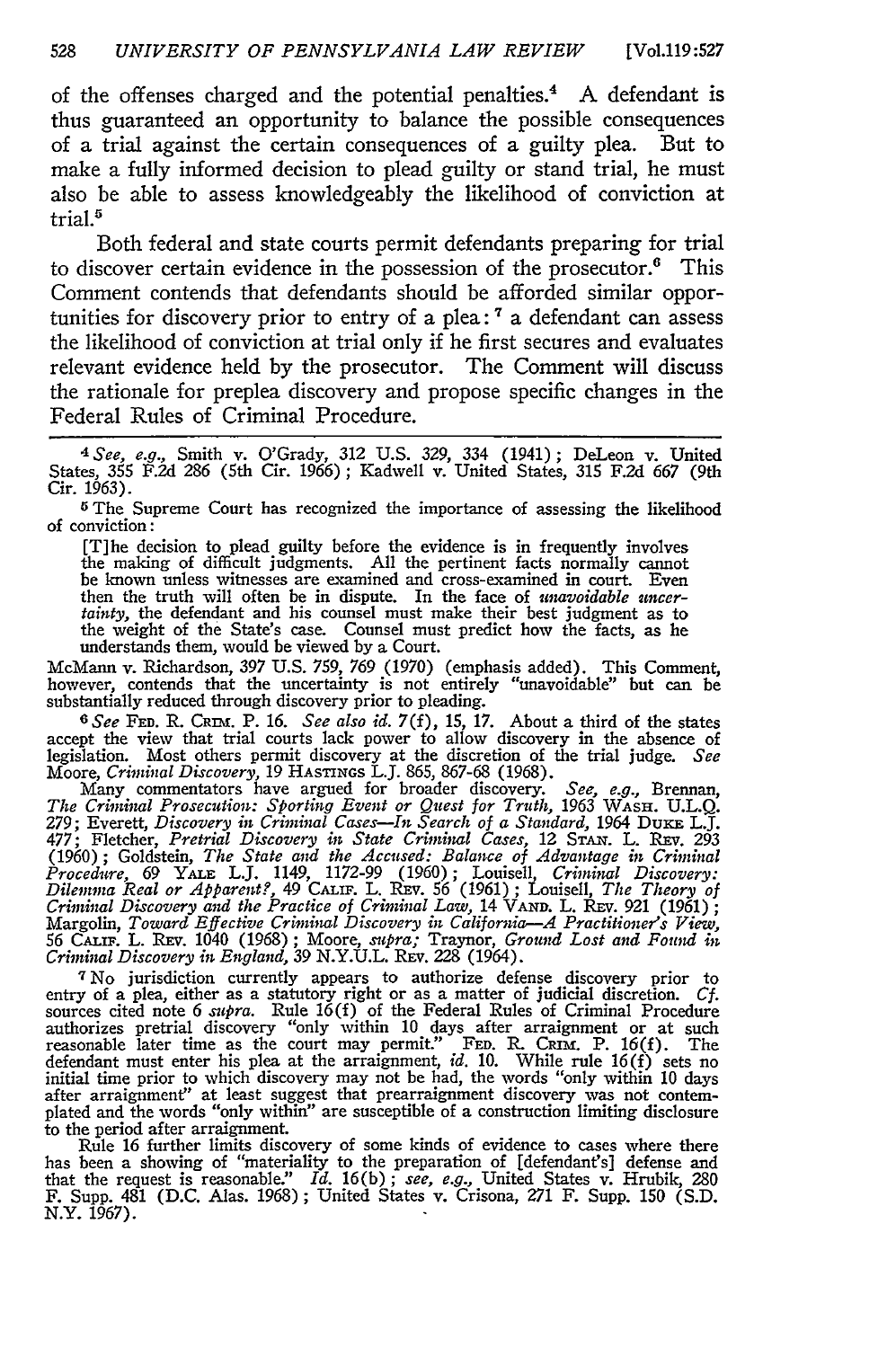## I. A RATIONALE FOR PREPLEA DISCOVERY

The legitimacy of the state's power to punish an individual for alleged criminal conduct rests on probabilities rather than certainties. As Professor Bator has observed:

The task of assuring [the] legality [of an incarceration] is to define and create a set of arrangements and procedures which provide a reasoned and acceptable probability that justice will be done, that the facts found will be "true" and the law applied "correct." **<sup>8</sup>**

Developed to realize this goal, the trial process seeks to maximize the probability that guilty individuals are adjudged "guilty" and innocent individuals "not guilty." Although scarcity of resources precludes a trial in every case, elementary fairness suggests that any alternative procedure for determining guilt should yield results consistent with the probable outcome at trial: a defendant should not be induced to plead guilty if conviction at trial is unlikely. In *Brady v. United States*,<sup>9</sup> the Supreme Court implicitly accepted this proposition when it observed that through conviction by guilty plea "scarce judicial and prosecutorial resources are conserved for those cases in which there is a substantial issue of the defendant's guilt or in which there is a substantial doubt that the state can sustain its burden of proof." **1o**

The plea bargaining process, however, may encourage a defendant to plead guilty without regard to whether he could be convicted at trial. Prosecutors offer to recommend a light sentence or to reduce charges or counts in exchange for a guilty plea, $11$  and judges commonly impose lighter sentences on defendants pleading guilty than on those convicted at trial.<sup>12</sup> The defendant must in turn determine whether to plead guilty and receive a certain, reduced penalty or face the uncertainties of a trial and the risk of a severe sentence.

The parties assess the uncertainties of trial and bargain with each other from unequal positions. During the period immediately following arrest, the prosecutor can secure the police investigation report which summarizes the observations of witnesses, describes the physical evidence, and contains the results of scientific and medical tests. He may

*"1 See generally* **D.** NEwMAx, *supra* note **1,** at 78-90. For a description of the plea bargaining process in Philadelphia and New York, see White, *A Proposal for Reform of the Plea Bargaining Process,* 119 U. PA. L. REv. 439 (1971). 1 <sup>2</sup> Chalker, *Judicial Myopia, Differential Sentencing and the Guilty Plea-A Con-*

**<sup>8</sup>** Bator, *Fiality in Criminal Law and Federal Habeas Corpus for State Prisoners,* **76** HA{v. L. REv. 441, 448 (1963).

<sup>9397</sup> U.S. 742 (1970).

*lo Id.* at **752.**

stitutional Examination, 6 AM. CRIM. L.Q. 187, 188 (1968); Comment, The Influence<br>of the Defendant's Plea on Judicial Determination of Sentence, 66 YALE L.J.<br>206-09 (1956). Differential sentencing based solely upon the def exercise his right to trial has been argued to be an unconstitutional denial of equal protection. Chalker, *supra* at 197.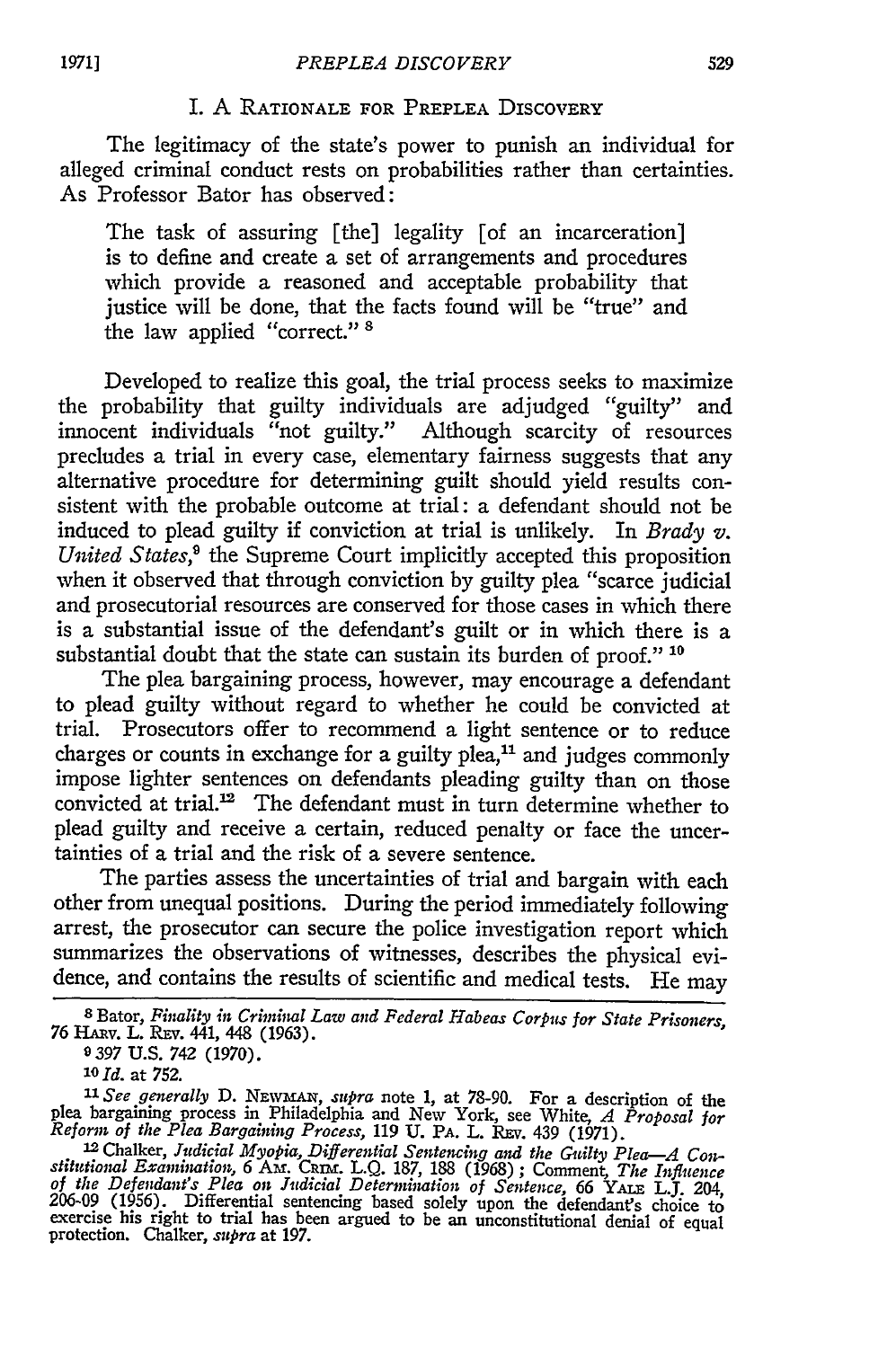also be able to obtain information from the defendant himself, despite judicially imposed restrictions on interrogation.<sup>13</sup> Finally, he can question witnesses before the grand jury in the absence of defendant or his counsel.<sup>14</sup>

In contrast, because he usually lacks resources for conducting an independent investigation, defense counsel's primary source of information is the defendant. Even if an independent investigation can be made, the prosecutor may possess medical or scientific reports which cannot be duplicated or statements of unavailable witnesses. Although defense counsel may request from the prosecutor the names of witnesses, the police investigation report, or similar evidence, satisfaction of his request depends upon his working relationship with the prosecutor and upon the number of prosecutors involved in the case. **If** the prosecutor and the defense counsel are unfriendly or if a different prosecutor controls each phase of the prosecution, information may be impossible to obtain.<sup>15</sup> Or the prosecutor may permit examination of its files or the police investigation report when its case is strong, but deny it in a close case.

Nor do more formal discovery procedures assist the defendant in assessing the prosecutor's case.<sup>16</sup> Although the preliminary hearing affords the defendant access to some adverse evidence, the prosecutor need disclose only enough evidence to establish probable cause or a prima facie case of guilt,<sup>17</sup> and may withhold other evidence for use at trial. 8 Even this limited discovery can be nullified if the prosecutor

<sup>13</sup> A detailed study of the effect of Miranda v. Arizona, 384 U.S. 436 (1966) on police interrogations in New Haven, Connecticut concluded that the required warnings did not significantly reduce the number of statements YALE L.J. 1519 (1967).

**14** Margolin, *supra* note 6, at 1041; Traynor, supra note *6,* at 231.

**'5** Margolin, *supra* note 6, at 1047.

**<sup>16</sup>**One defense counsel has been quoted as stating:

When we demand to see the police reports and copies of any confessions, we are told that perhaps an appellate court will let us see them. When we file a formal motion to produce, the prosecutor responds that he does not ha what we're asking for. What he means is that he turned the evidence over to the arresting officer as soon as he received our motion. When we then file a strong motion to divulge or quash, we can't get a proper hearing. The judge treats the motion lightly and remarks that we can take the matter up again at trial. The result is that we are always negotiating in the dark. The atmosphere is one of chance-taking, and the tendency is always to plead people who are effectively unconvictable.

Alschuler, The Prosecutor's Role in Plea Bargaining, 36 U. CHI. L. REV. 50, 66 (1968).

<sup>17</sup> Goldstein, *supra* note 6, at 1183; Comment, *The Preliminary Examination in*<br> *the Federal System: A Proposal for a Rule Change*, 116 U. PA, L. REv. 1416, 1418 (1968).

*' <sup>3</sup> See* Goldstein, *.supra* note 6, at 1183; *cf.* Comment, *Preliminary Hearings in* Pennsylvania: A Closer Look, 30 U. PITT. L. REV. 481, 488-90 (1969). In England,<br>the preliminary hearing is an effective discovery device for the defendant because the<br>prosecutor is required to present all the evidence he any evidence discovered after the hearing must be disclosed to the defendant if it is to<br>be used at trial. P. DEVLIN, THE CRIMINAL PROSECUTION IN ENGLAND 112 (1958).<br>Yet the defendant still cannot discover evidence inadmis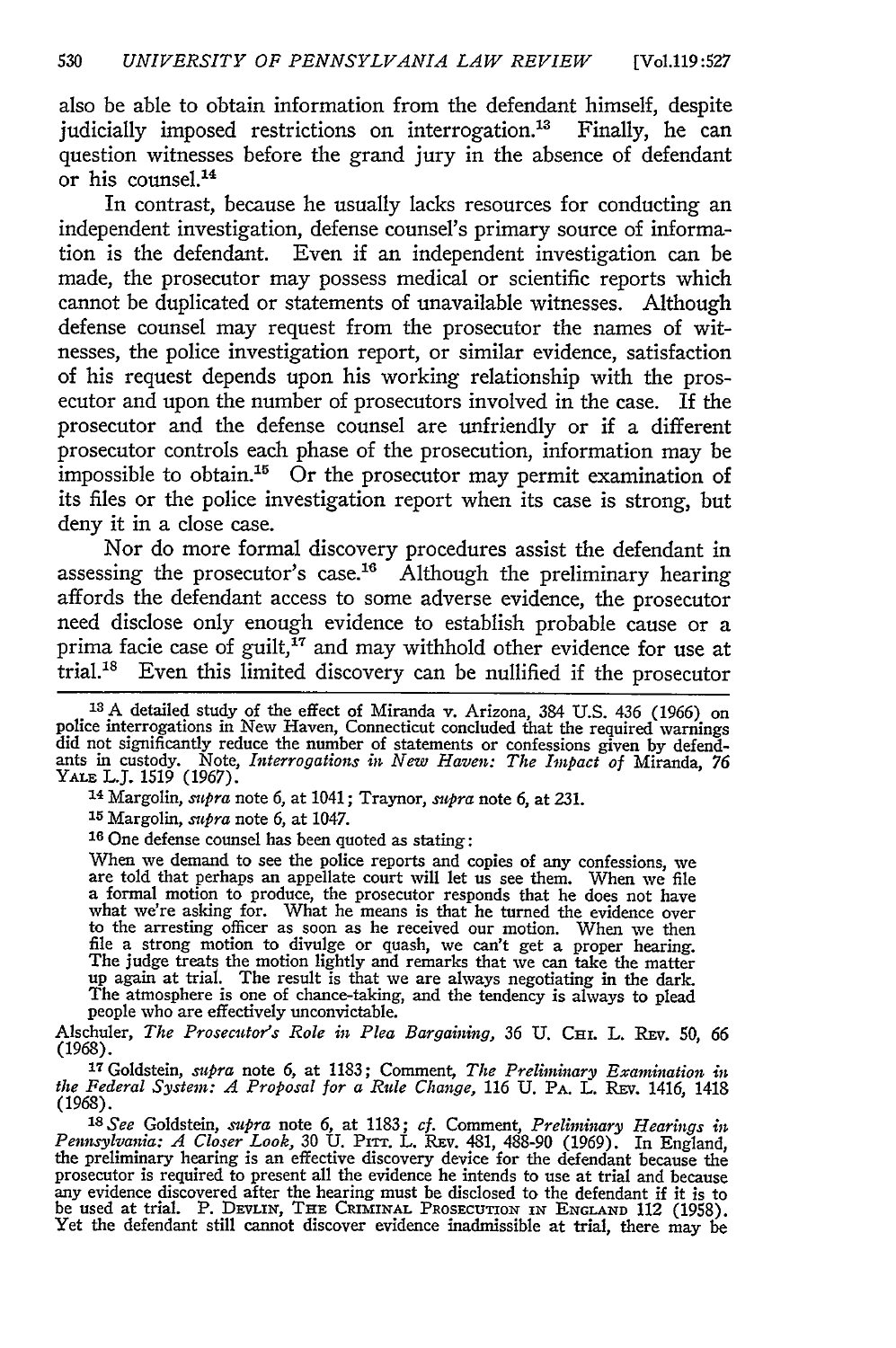can secure continuances until the grand jury returns an indictment.<sup>19</sup> Thus plea bargaining is nonadversary. Whether a guilty plea

reflects the likelihood of conviction at trial depends largely upon the prosecutor's good faith and accuracy in evaluating the evidence. In view of his inability to assess the strength of the case against him, a defendant-regardless of his actual guilt or innocence or whether he could be convicted at trial-might readily decide to accept a certain, reduced penalty rather than risk the uncertainties of a trial and a possible heavy sentence. Plea bargaining conducted after a defendant has been afforded the opportunity to discover evidence held by the prosecutor would equalize the parties' respective bargaining positions and minimize the risk that a defendant would plead guilty because he was erroneously convinced that the prosecution had a strong case against him.

Preplea discovery might also help to maximize the efficient utilization of judicial and prosecutorial resources. Because a prosecutor may wish to improve his trial conviction record,<sup>20</sup> he may allow strong as well as weak cases to go to trial. Preplea discovery would deter this practice by encouraging defendants unlikely to prevail at trial to plead guilty, thereby conserving scarce judicial and prosecutorial resources for trying cases in which the defendant's guilt is uncertain.

Despite its potential benefits, preplea discovery is likely to provoke much criticism. First, critics may contend that it will be difficult and costly to administer. But much of the material requested will be documents, such as confessions, statements of witnesses, ballistics reports, and evidentiary analyses, which the prosecutor can easily show or give to defense counsel. Even if a document contains both discoverable and nondiscoverable information, requiring the prosecutor to separate the two is not an unwarranted burden. In addition, although receiving and deciding preplea discovery requests obviously increases the judicial workload, the number of collateral attacks on guilty pleas might simultaneously be reduced. Because courts might readily consider a defendant's opportunity to evaluate the case against him prior to entering a plea as evidence of the plea's voluntariness, they would tend to find such pleas to be uncoerced, thus deterring collateral attacks upon their validity. Further, a defendant pleading guilty after examining all the evidence might be less disposed to contest his plea than a defendant denied access to such information. Finally, should a de-

admissible evidence favorable to the defendant which the prosecutor does not intend to use at trial, and the prosecution can introduce previously undisclosed evidence at the trial to impeach defense witnesses. Traynor, *supra* note 6, at 755-58.

*<sup>19</sup>*Comment, *supra* note 17, at 1420-26. *See also* Weinberg & Weinberg, *The Congressional Invitation to Avoid the Preliminary Hearing: An Analysis of Section* 303 of the Federal Magistrates Act of 1968, 67 Michael B. REv. 1361 (1969). In<br>303 of the Federal Magistrates Act of 1968, 67 Mich. L. REv. 1361 (1969).<br>United States v Amabile, 395 F.2d 47 (7th Cir. 1968), the court speci that neither the language of rule 5 of the Federal Rules of Criminal Procedure nor<br>that neither the language of rule 5 of the Federal Rules of Criminal Procedure nor<br>its history indicated that the preliminary hearing was i its history indicated that the preliminary hearing was intended to provide defendants with pretrial discovery. *Id.* at 54.

20 White, *supra* note 11, at 445-46.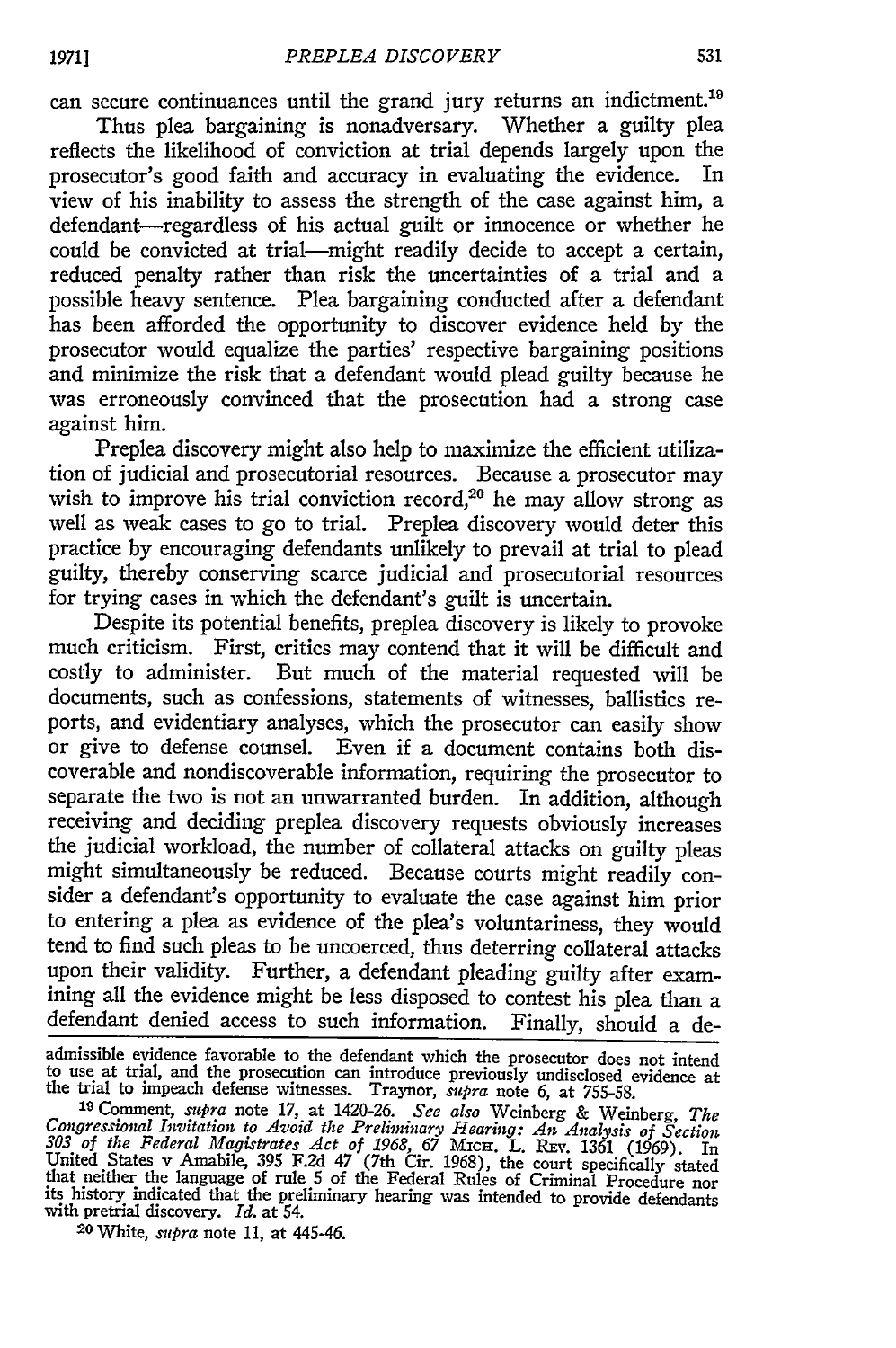fendant decide to stand trial, preplea discovery will only be an earlier expenditure of judicial and prosecutorial resources which would have been expended later under the present pretrial discovery procedures.

Second, critics may assert that broad preplea discovery would place an undue burden on courts by encouraging too many defendants to stand trial. That is, the number of defendants encouraged to stand trial by discovery of weaknesses in the prosecutor's case or of evidence favorable to their own case would be greater than the number of defendants induced to plead guilty by discovery of a strong case against them. But even if this prediction should prove correct, the reduced risk of securing guilty pleas from innocent defendants or from defendants unlikely to be convicted at trial would seem to justify placing this additional burden upon the courts. Moreover, increased prosecutorial concessions might well maintain the current guilty plea rate. Although preplea discovery deprives the prosecutor of his superior ability to assess the likelihood of conviction at trial, it does not reduce the uncertainty inherent in the trial process.

## II. EVIDENCE DISCOVERABLE PRIOR TO **PLEA**

Evidence discoverable prior to plea should include defendant's written statements and confessions, reports of medical examinations and scientific tests, names and statements of government witnesses, and reports by investigating agencies.<sup>21</sup> Discovery of such evidence is necessary for assessing the probability of conviction at trial, but is unlikely to encourage perjury or intimidation of witnesses—two evils often alleged to result from allowing pretrial discovery.<sup>22</sup>

To assess the likelihood of conviction at trial, defense counsel must obviously be able to evaluate both the evidentiary value and the admissibility of a confession<sup>23</sup> or other incriminating statement by the defendant. Although rule 16 of the Federal Rules of Criminal Procedure permits pretrial discovery of statements or confessions **24** without a showing of materiality to the preparation of the defense,<sup>25</sup> a

<sup>2</sup> 1 The following proposals for discovery of specific kinds of evidence are limited to the federal system, in which the timing of pretrial procedure most readily accom- modates preplea discovery. The defendant is expected to enter a plea of guilty or not guilty at the arraignment, which occurs from one to four weeks after arrest, 2 L. ORFIELD, **CRIMINAL** PROCEDURE **UNDER THE FEDERAL RULES** § 10:22 (1966), thus allowing sufficient time for discovery.<br>
<sup>22</sup> Moore, *supra* note 6, at 872-76.<br>
<sup>23</sup> In McMann v. Richardson, 397 U.S. 759 (1970), the Supreme Court held

that defense counsel's failure to predict the inadmissibility of a confession, subsequently ruled inadmissible on collateral attack, was not grounds for vacating a guilty plea or even holding a hearing on a petition for habeas. The Court reasoned  $\frac{d}{dx}$  in  $\frac{d}{dx}$  is the inherent risk that the good-faith evaluations of a<br>reasonably competent attorney will turn out to be mistaken either as to the facts or<br>as to what a court's judgment might be on given facts." supra. To conclude, however, that a perfectly accurate assessment of the admissibility<br>of a confession is not constitutionally compelled should not preclude development of<br>procedures enabling defense counsel to make a more

**24 FED.** R. *Cxmx.* P. 16(a); Rezneck, *The New Federal Rules of Criminal Procedure,* 54 GEo. LJ. **1276, 1277** (1966).

*25 Compare* **FED.** R. CRni. P. 16(a), *with id.* **16(b).**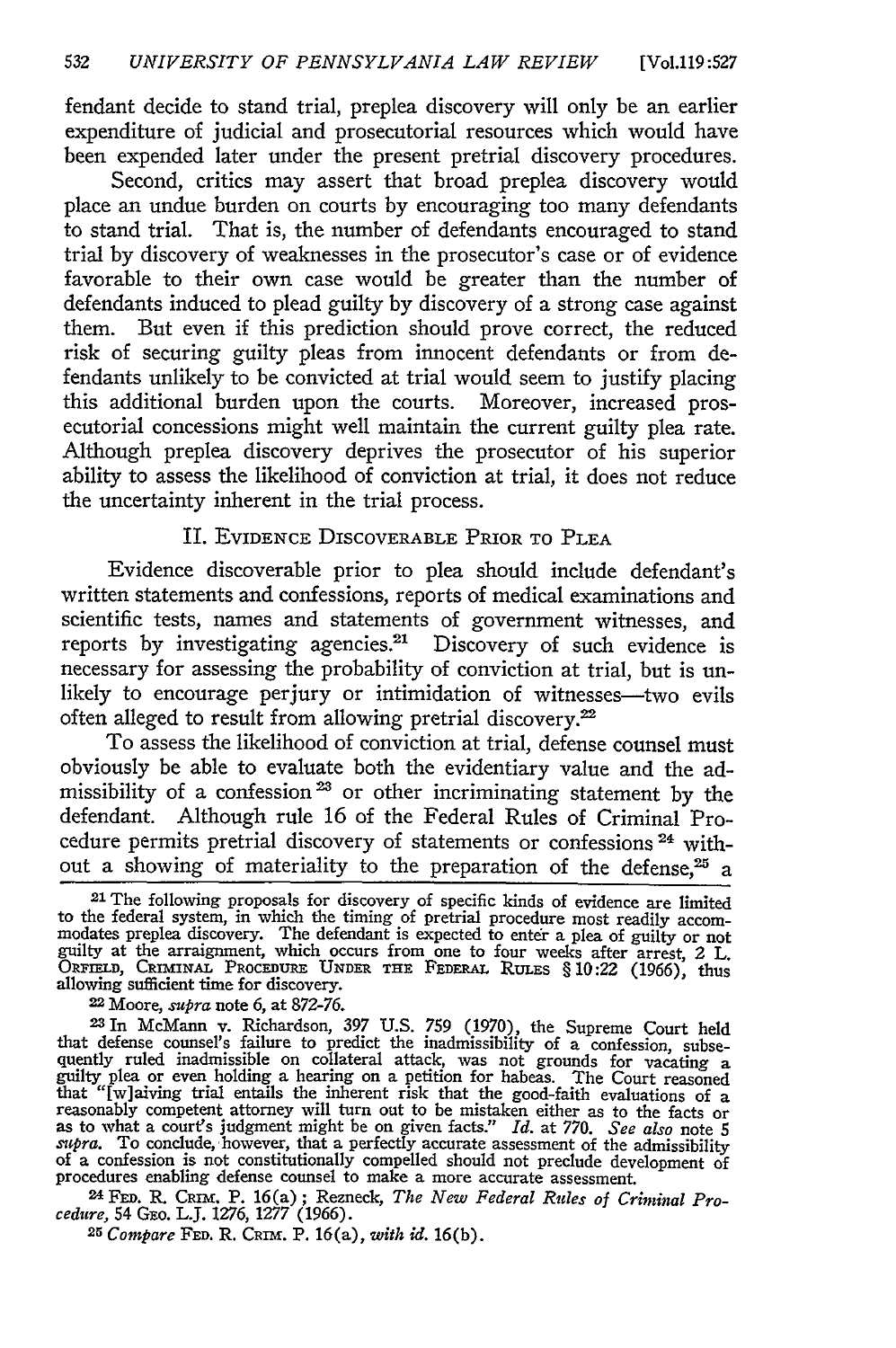request may be made under the rule only after the arraignment at which a plea is entered.<sup>26</sup> Yet preplea discovery of such information would not encourage intimidation of witnesses, because none are involved, nor would it significantly increase the danger of perjury, since the defendant can already secure such information if he decides to go to trial. Moreover, the police and the prosecutor would incur little expense in making available to the defendant copies of his statements. Thus rule  $16(a)$  should be amended to grant defendants the right to preplea discovery of their statements or confessions.

Discovery of the results of medical and scientific tests **<sup>27</sup>**is essential to redress the critical imbalance in resources available to defendant and prosecutor. Although ballistics test results, fingerprints, blood samples, or handwriting analyses may be the primary, or even the only, inculpating or exculpating evidence, the defendant will almost certainly be unable to secure such data independently. Because discovery of this evidence encourages neither perjury nor intimidation of witnesses and because it can be easily made available, rule 16 should be amended to afford defendants access to it.

Preplea discovery of the identity of government witnesses<sup>28</sup> may be less productive than discovery of other kinds of informataion. First, defense counsel has no guarantee that a government witness will agree to an interview, nor any way of compelling him to talk.<sup>29</sup> In fact, the prosecutor may have instructed the witness to remain silent.<sup>30</sup> Second, voluntary defenders and court-appointed counsel usually lack the time and resources to locate and interview these witnesses.

28 Although the federal rulemakers may have contemplated discovery of the names and addresses of prospective government witnesses, Rezneck, *supra* note 24, at 1286, the courts have commonly denied such requests in noncapital cases. *See, e.g.,* Cullen v. United States, 408 F.2d 1178 (8th Cir. 1969) ; United States v. Jordan, 399 **F.2d 610** (2d Cir.), *cert. denied,* 393 U.S. **1005** (1968) ; Archer v. United States, 393 F.2d 124 (5th Cir. 1968); United States v. Chase, 372 F.2d 453 (4th Cir.), cert.<br>denied, 387 U.S. 907 (1967); United States v. Zirpolo, 288 F. Supp. 993 (D.N.J.<br>1968); United States v. Westmoreland, 41 F.R.D. 419 (S.D. Ind Government required to give defendants the criminal records of its witnesses for impeachment purposes. Hemphill v. United States, 392 F.2d 45, 48 (8th Cir.), *cert.* denied, 393 U.S. 877 (1968). <sup>2</sup><br><sup>29</sup> FED. R. CRIM. P. 15(a) provides for depositions only when "it appears that

a prospective witness may be unable to attend or prevented from attending" the trial or hearing and his testimony is "material" and "necessary  $\ldots$  to prevent a failure of justice:'

*3o* Katz, *Pretrial Discovery in Criminal Cases: The Concept of Mutuality and the Need for Reform, 5 CRIM. L. BULL. 441, 454 (1969)* 

<sup>26</sup>See *id.* **16(f) ;** note 7 *supra.*

**<sup>27</sup> FED.** K. CRIM. P. 16(a) provides for pretrial discovery of "results or reports of physical or mental examinations, and of scientific tests or experiments made in<br>connection with the partcular case, or copies thereof." See United States v. Bel-Mar<br>Laboratories, 284 F. Supp. 875, 887 (E.D.N.Y. 1968); U in connection with the case and the criminal records of the government's witnesses<br>did not constitute reversible error. If the prosecutor permits inspection of his reports<br>he may be required to allow the defendant to copy F. Supp. 159, 162 (S.D.N.Y. 1967), *aff'd per curiam,* 396 F.2d 158 (2d Cir. 1968).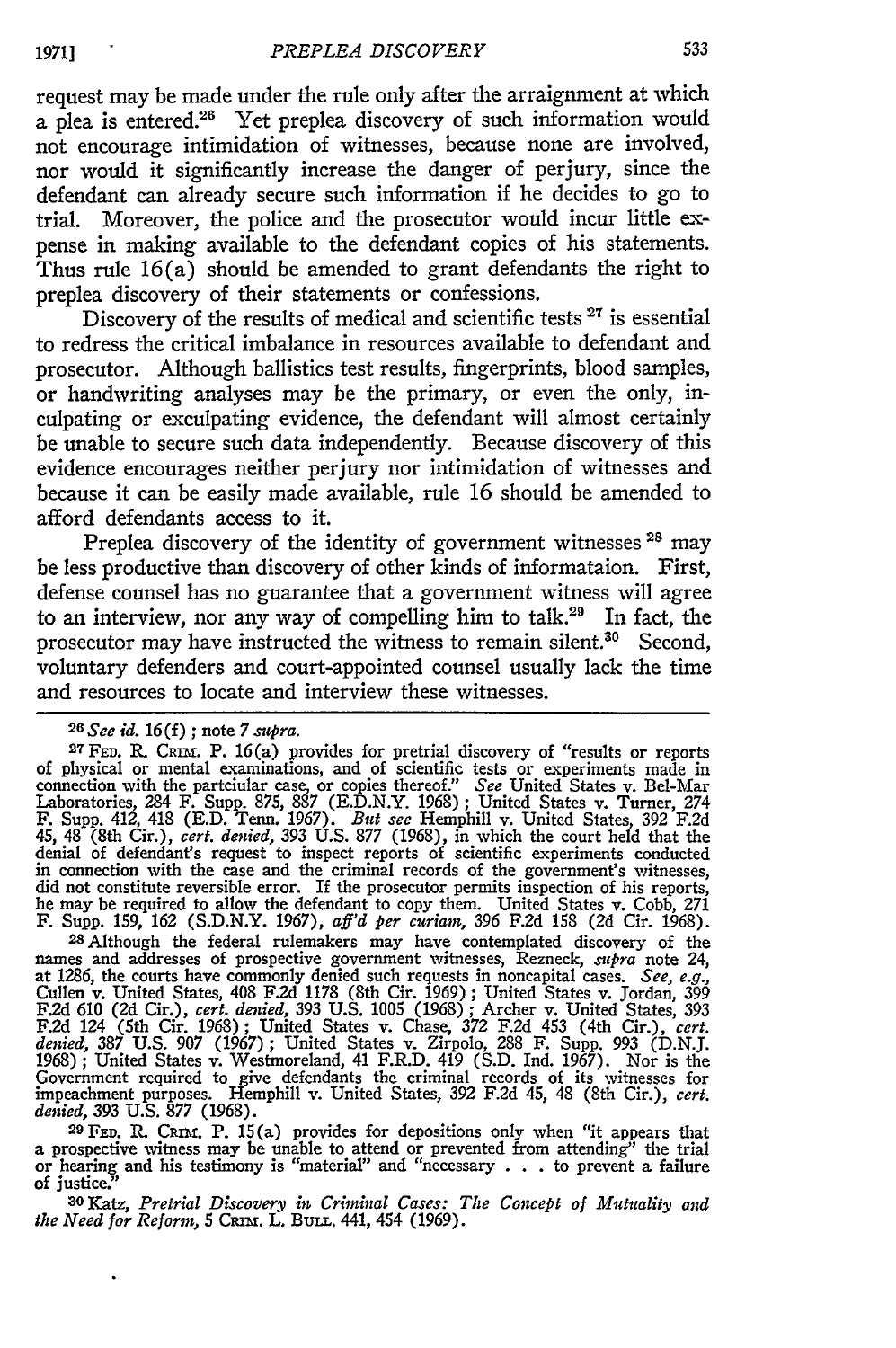But written statements by government witnesses may be highly valuable to the defendant. Eyewitness reports may be the primary incriminating evidence, and knowledge of the circumstances surrounding the witnesses' observations is essential to assess their probative value. In accord with the Jencks Act,<sup>31</sup> however, rule 16 prohibits discovery of the names or statements of government witnesses. This prohibition rests upon legitimate fears that defendants might threaten or bribe witnesses and that disclosure of the identity of undercover agents and informers would imperil their safety. Yet these dangers do not compel denying the defense all access to statements of government witnesses. Rule 16 might be amended to permit such discovery at the discretion of the trial judge and with such protective orders as he deems appropriate.<sup>32</sup> Although the potential for abuse is great, the defendant has a strong interest in securing the fullest possible access to information relevant in assessing the likelihood of conviction at trial. Allowing the trial judge to issue protective orders or deny discovery when he believes the risks of abuse are substantial would adequately safeguard the Government's interest in protecting its witnesses without foreclosing discovery in all cases.

Examination of the investigation report 33 containing the names and observations of witnesses and other data gathered at the time of the crime or shortly thereafter is probably the most adequate basis for assessing the strength of the prosecutor's case.<sup>34</sup> Both federal and state courts, however, have condemned pretrial discovery of such reports, either characterizing it as a "fishing expedition" **35** or holding the report to be a privileged "work product" of the prosecutor.<sup>36</sup> But

 $3118$  U.S.C. § 3500 (1964). The Act prohibits discovery of a "statement or report . . . made by a Government witness or prospective Government witness . . . until said witness has testified on direct examination in the t U.S. 657 (1957), which involved the prosecution of a labor union official for filing an affidavit falsely stating that he was not a communist. The defendant's request that the trial judge inspect the pretrial statements of admissible portions to him for impeachment purposes was denied. The Supreme<br>Court reversed, holding that such statements should be available to the accused with-<br>out a preliminary judicial determination of their relevancy fearful that the "decision would compel the Government to reveal confidential information about anti-communist operations," legislatively overruled the decision by passing the Act. Traynor, *supra* note 6, at 240. *See generally* Wexler, *The Constitutional Disclosure Duty and the Jencks Act,* 40 **ST. JOHN's** L. Rav. *206* (1966).

**32** This amendment would require the repeal of the Jencks Act. *See* note 31 *sutpra.* <sup>33</sup> Rule 16 "does not authorize the discovery or inspection of reports, mencanda<br>or other internal government documents made by government agents in connection<br>with the investigation or prosecution of the case." FED. R.

<sup>34</sup> The United States Attorney for the Southern District of California has estimated that for his district the report of the investigating agency will "normally reflect" 95% of the evidence that the Government will use a **293 (1968).**

*<sup>35</sup>See, e.g.,* United States v. Cobb, 271 F. Supp. 159, 161 **(S.D.N.Y.** 1967) ; People v. Johnston, **55** Misc. 2d 185, 186, 285 N.Y.S.2d 243, 245 (Tioga County Ct. 1967).

*36 See, e.g.,* Doakes v. District Ct., 447 P.2d 461, 464 (Okla. Crim. **App.** 1968). For a discussion of the work product doctrine in federal and state jurisdictions, see<br>Comment, Basic Survey of Work Product in Federal and State Jurisdictions, see<br>and Criminal Proceedings, 35 TENN, L. REV. 474 (1968).